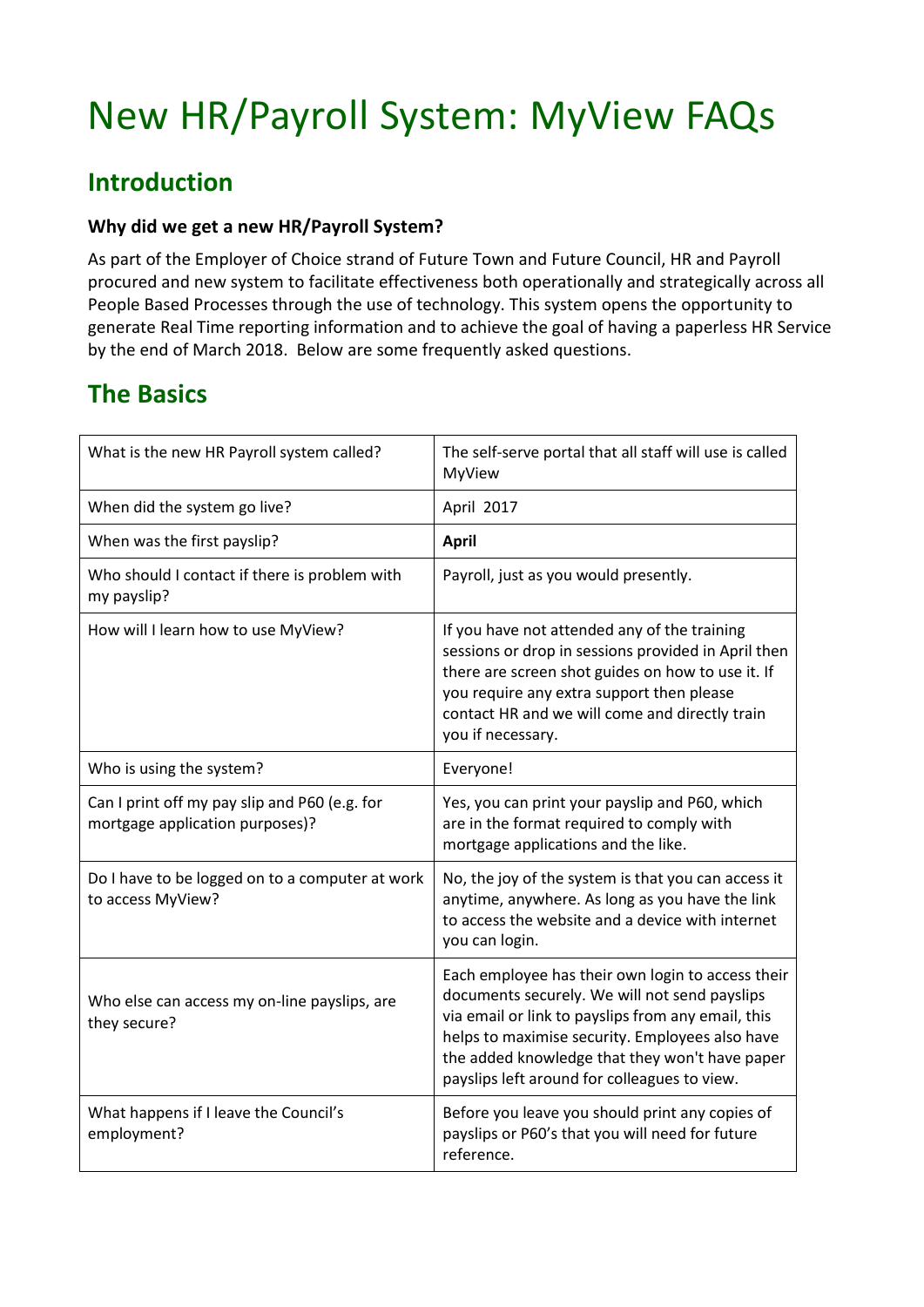# **Leave Related Queries: Sickness, Annual and Flexi**

## **Emergency Leave/ Other types of leave - will the system include these?**

 From April 1st, the only two types of leave that will be input by staff through My View are annual leave and Flexi. Special leave, emergency leave, unpaid leave etc. will not be accessible from here from day one. Any processes around these other types of leave, should be the same as it is presently.

## **Can staff input their own sickness through MyView?**

 In terms of recording sickness, the process will currently remain the same. From day one, this is not a function that we are rolling out, however, in the future it will be.

## **Annual Leave**

## **Can I request a different amount of time off? E.g. 2 hours, 20mins?**

 Yes the system allows you do that. This is especially beneficial for workers who work shifts or fixed hours and don't have flexi- time. For example, leave 20mins early to pop to the dentist.

## **What happens if I work part-time and want to book annual leave, but I have an uneven spread of working hours across the week?**

 Over the past few months, HR has requested the work patterns of everyone in the organisation so that the correct work patterns can be applied to their role.

For example J. Bloggs has requested annual leave on a Wednesday. Below is their work pattern:

| Day       | Hours worked on that day |
|-----------|--------------------------|
| Monday    | 7 hrs 24 mins            |
| Tuesday   | 7 hrs 24 mins            |
| Wednesday | 5 hrs                    |
| Thursday  | N/A                      |
| Friday    | N/A                      |
| S         | N/A                      |
|           | N/A                      |

 So because the system knows J. Bloggs works 5 hours on Wednesday, only 5 hours will be deducted from their entitlement leave. If J. Bloggs requested a Tuesday off then the system would know to deduct 7 hrs 24mins.

 This example shows how important it is that all of these details are accurate; without the correct information the employee would be deducted an incorrect amount of annual leave.

## **Flexi**

## **Can I book Flexi?**

 Yes, you can book Flexi through the system. Go to 'Create Absence', on the right select 'Employee View' then select the date you would like off, right click and select Flexi.